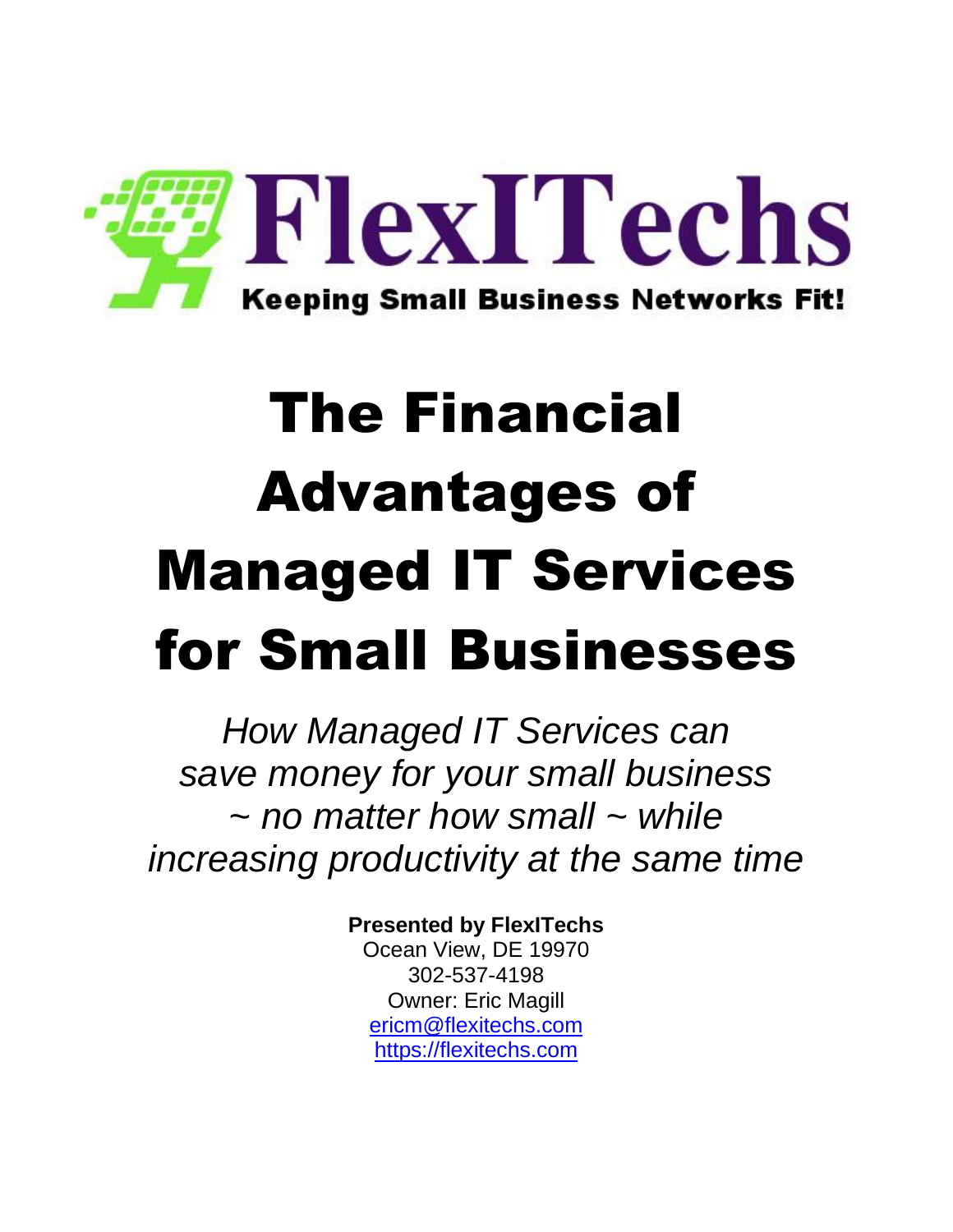

#### **Hello:**

I'm sure all of you have heard about Managed IT Services, or Managed Services for short. I'm sure you've been regaled with letters, postcards and ads promising to respond quickly, make computer problems a thing of the past, and give you "peace of mind".

While our **FlexIT Managed IT Services program** provides the efficiency, guaranteed response times, security measures and consultative approach you require to be more productive, grow your business and protect your data from malicious threats, the financial benefits of turning your network over to a locally owned Managed IT Service instead of using employees and break/fix computer guys can often be misunderstood or overlooked.

#### While every company's IT needs differ, **it can be generally stated that a small business with up to 25 computers can benefit from Managed IT Services by**:

- Saving your small business money on even a part-time IT person
- Reducing downtime and its associated hard and soft costs
- Increasing productivity by reclaiming the time your employees spend on troubleshooting computer problems for the tasks you trained them to do
- Freeing your in-house IT department (if you have one) from maintenance and troubleshooting tasks to focus on projects that flow to your bottom line

In this free report, **we provide a financial scenario for a typical small business on Delmarva,** comparing IT support by your employees, break/fix computer companies, and/or IT staff to support from our **FlexIT Managed IT Services program**.

If you have any questions, contact me at 302-537-4198 or [ericm@flexitechs.com.](mailto:ericm@flexitechs.com) You can also call or email me to schedule a Business and Technology Assessment to see if we can save money and increase productivity in your organization.

Sincerely, Eric D. Magill Owner, FlexITechs [ericm@flexitechs.com](mailto:ericm@flexitechs.com) [http://flexitechs.com](http://flexitechs.com/) 302-537-4198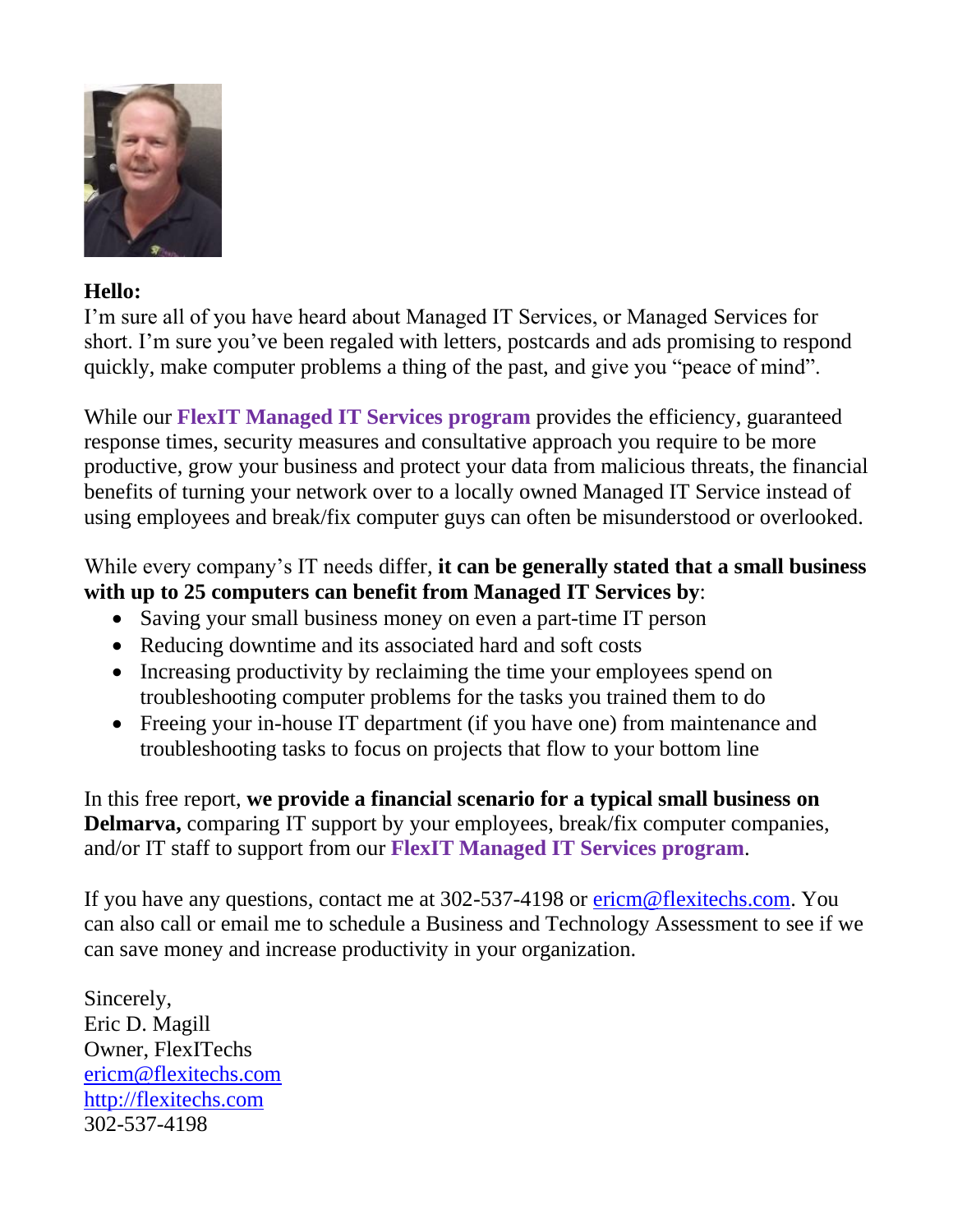#### **Delmarva Annual Mean Wages for IT Employees, 2020**

The following wages plus benefits were reported in the U.S. Bureau of Labor Statistics' May 2020 annual mean wages study for the Delmarva Peninsula, its 2021 study of total compensation (including benefits) nationally and form the basis of our calculations.

- **System Administrator** (manages the network including servers, devices, workstations, software, etc.)
	- o **\$78,880 -- Wages / Salary**
	- o **\$23,497 -- Benefits**
	- o **\$102,307 -- Total Compensation**
- **Network Technician** (helps the System Administrator manage the network by performing maintenance and troubleshooting tasks)
	- o **\$61,130 -- Wages / Salary**
	- o **\$18,156 -- Benefits**
	- o **\$79,286 -- Total Compensation**
- **Help Desk Technician** (handles trouble tickets and answers employees' computer questions).
	- o **\$49,410 – Wages / Salary**
	- o **\$14,675 – Benefits**
	- o **\$64,085 – Total Compensation**
- **Employees + External Break / Fix IT Support** (employees maintaining and troubleshooting their own workstations with help from an outside IT company when needed)
	- o **\$46,820 – Wages / Salary avg per employee**
	- o **\$13,906 – Benefits avg per employee**
	- o **\$18,980 – Cost of employees troubleshooting their own computers**
	- o **\$22,626 Cost of external Break / Fix IT Company**
		- Average employee 30 minutes per week troubleshooting PC problems
		- Average 5 hours per year per PC / Server outsourced to Break/Fix
		- 48 hours per year for 2 servers for External Break / Fix IT Company
	- o **\$41,806 -- Total Employee + External Break/Fix IT Support**

In smaller organizations with less than 50 employees, the System Administrator will likely wear all three hats. It is unlikely that the typical small business on Delmarva would have all three of the above IT people on staff.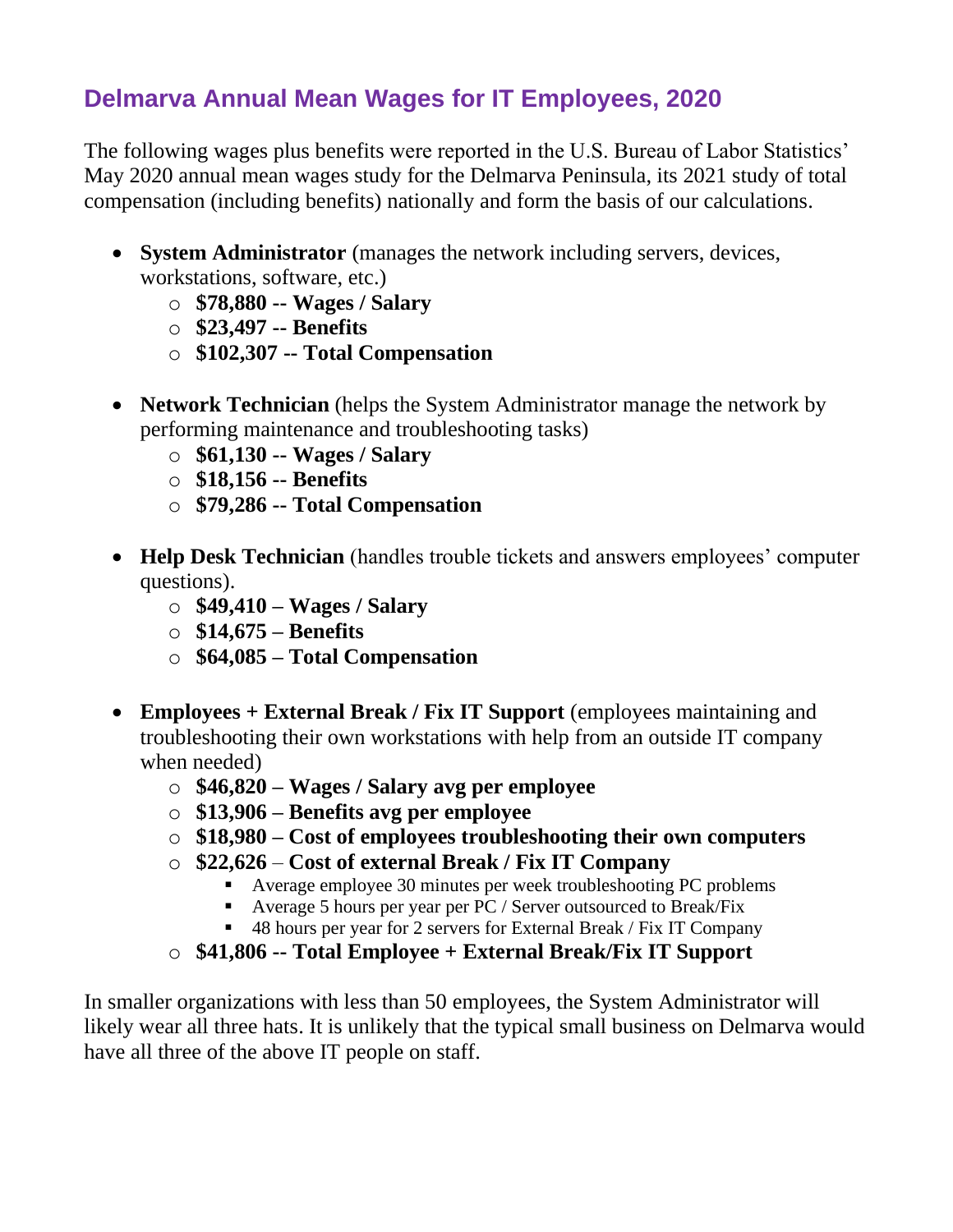#### **Small Business with 25 Workstations, 2 Servers**

**In-House IT Personnel vs. FlexIT Managed Services**



In this scenario, we look at a typical small business on Delmarva that has 2 servers – one for a line of business application and the other a domain controller – and 25 computers.

As you can see in the chart on this page, a System Administrator earning \$78,880 per year plus benefits costs a total of \$102,307, or 2.5 times the FlexIT Managed IT Services program offering basically the same services. A Network Technician costs \$79,286. A Help Desk technician costs \$64,805 and will still need outside IT help.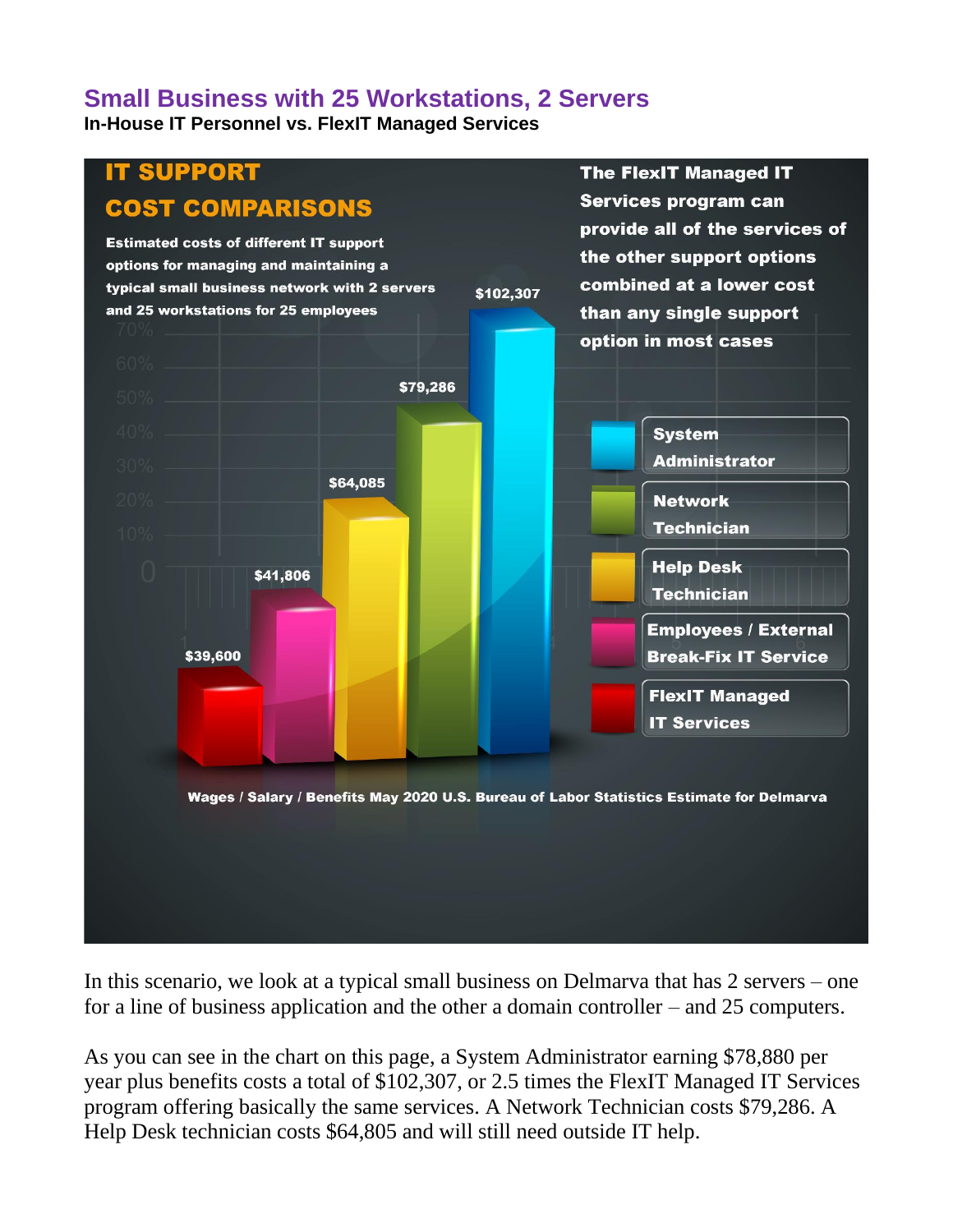You don't save money when your employees perform their own maintenance and troubleshooting, either. Combined with assistance from outside IT companies on a Break/Fix basis, the cost of self-support still exceeds FlexIT Managed IT Services when you figure in outside repairs performed at an hourly rate.

If you had a mix of newer and older computers like most small businesses, it would cost approximately \$41,806 for employees in a 2-server, 25-computer network to self-support their systems with assistance from an outside break-fix IT organization (based on 30 minutes per employee per week fiddling with computer issues and 5 hours per year per computer and 24 hours per year per server for an external IT company).

If you go with a part-time IT person and cut the figures for in-house techs in half and eliminate benefits, you will spend roughly:

- \$39,000 for a system administrator
- \$32,000 for a network technician plus external IT company support
- \$20,000 for a Help Desk technician plus the assistance such a tech would need from an outside IT service to handle network issues.
- In all instances, you could still save money with the FlexIT Managed IT Services Program at \$39,600 per year – because your employees would still need to perform their own initial troubleshooting and break / fix companies would need to be called in when the part-timer wasn't available -- FlexITechs would always be available to assist you, not just on a part-time basis.

On smaller networks, say networks with 5-10 computers and a server or just a glorified workstation as a file server, it still doesn't pay to have employees troubleshoot their own systems or call in a Break / Fix computer repair company.

Ignoring the dedicated IT personnel that you would not find in networks of this size, we see the following costs of Employee / Break-Fix vs. Managed IT Services:

#### • **10 Computers, 1 Server:**

- o Employees / Break-Fix Computer Repair company
	- $\bullet$  \$17,442 per year
- o Managed IT Service
	- $\textdegree$  \$16,800 per year
- **5 Computers, 1 file server (high-powered workstation)**
	- o Employees / Break-Fix Computer Repair company
		- $\bullet$  \$9,171 per year
	- o Managed IT Service
		- \$9,000 per year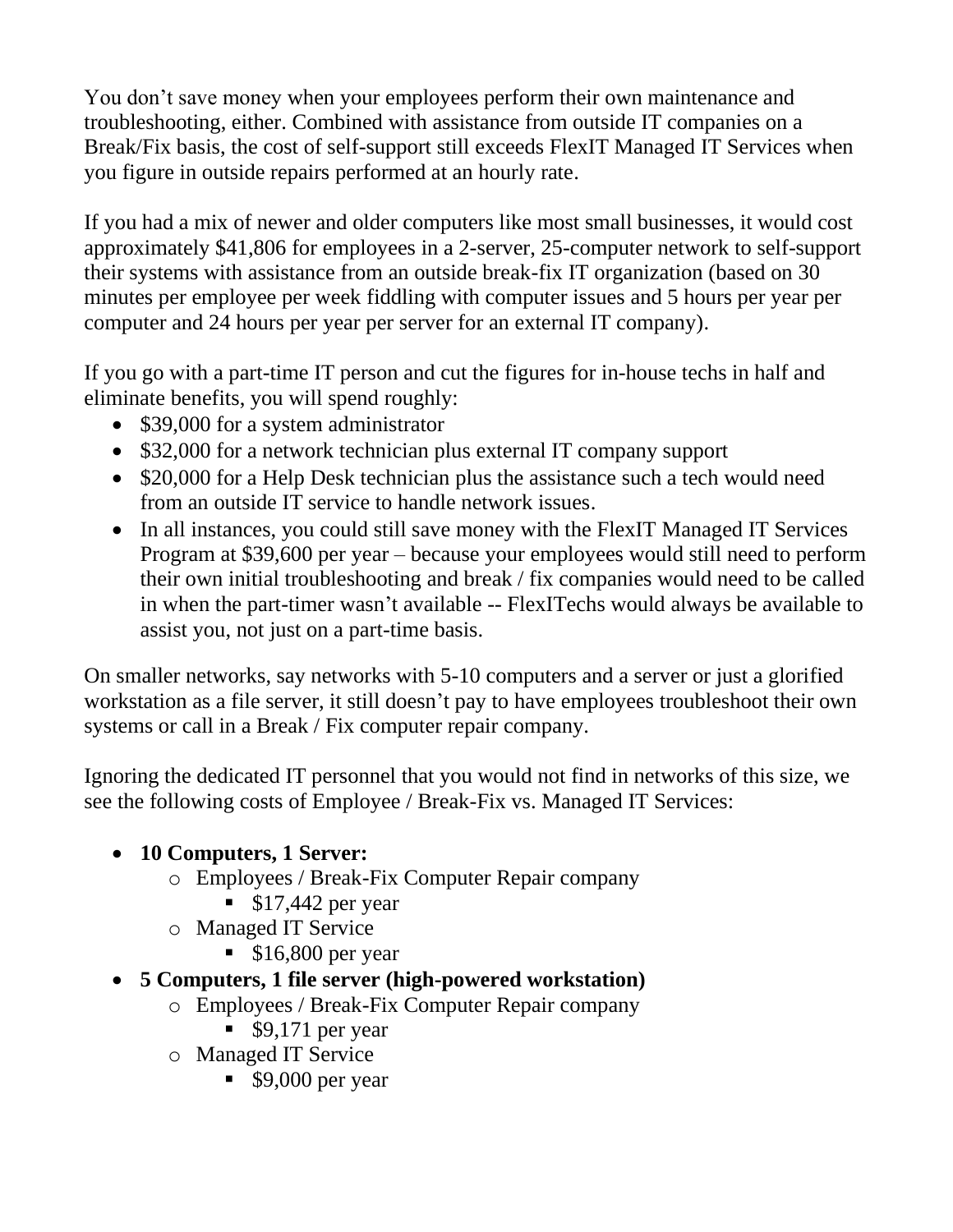#### **Another Comparison – Network with 10 Computers, 1 Server**



Wages / Salary / Benefits May 2020 U.S. Bureau of Labor Statistics Estimate for Delmarva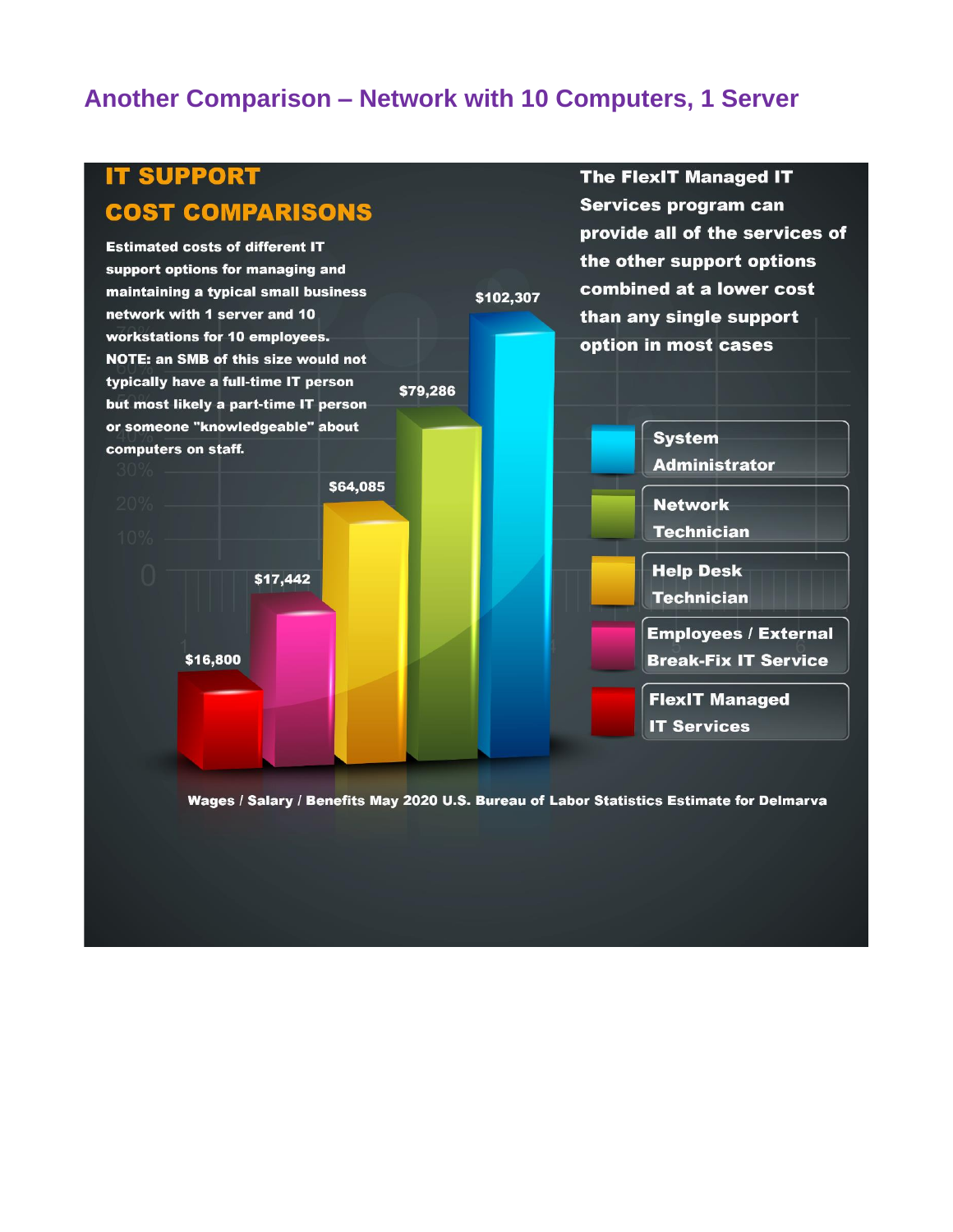#### **Another Comparison – Network with 5 Computers, 1 Server**



Wages / Salary / Benefits May 2020 U.S. Bureau of Labor Statistics Estimate for Delmarva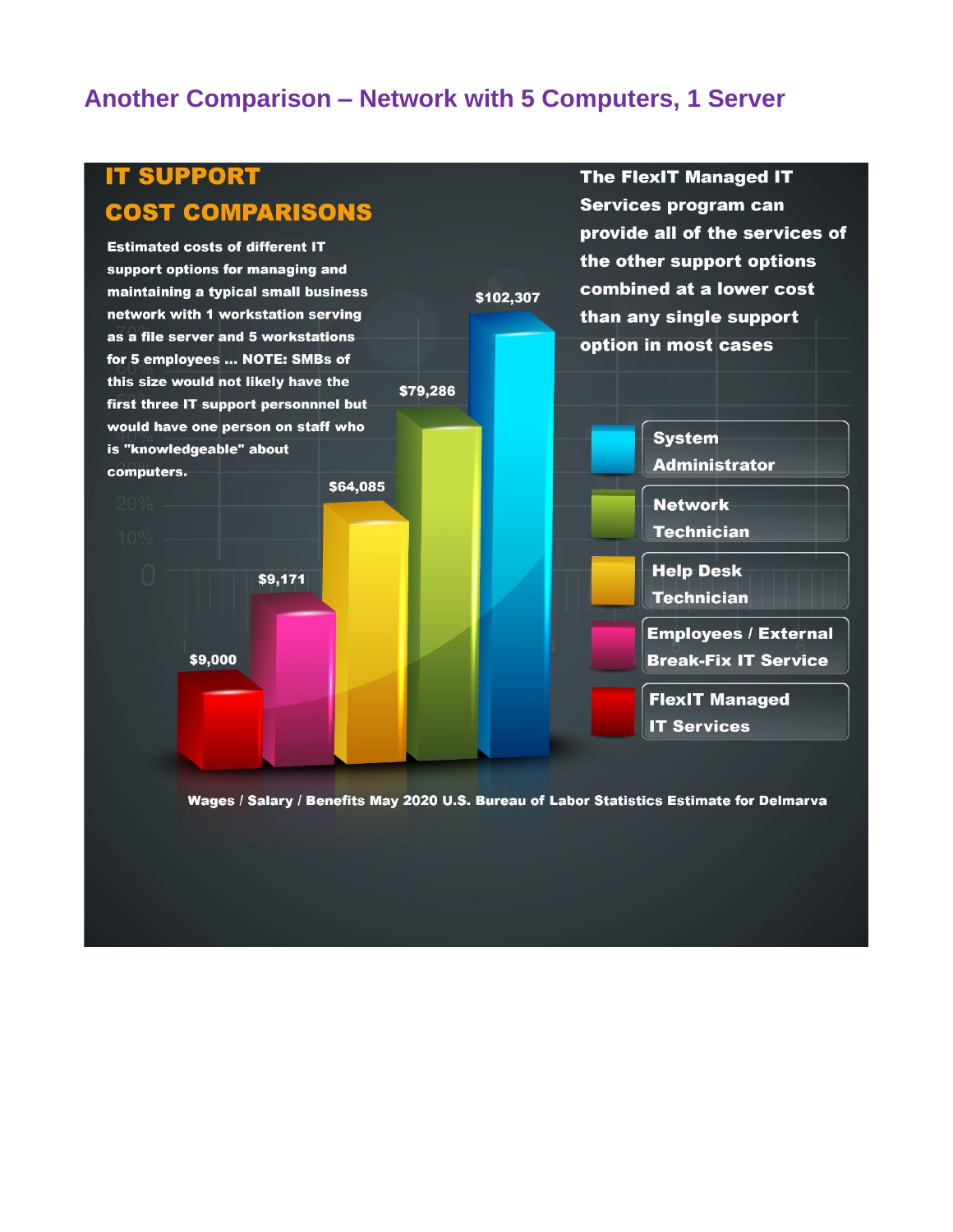#### **What These Figures Do Not Include:**

The costs above only tell part of the story of having employees self-support with breakfix IT services.

These figures do not include "soft costs" such as:

- Lost revenues when a revenue-producing employee is fixing a computer
- Lost productivity when other employees leave their responsibilities to help a coworker fix a computer problem
- More lost productivity while waiting for a break-fix computer repair service to arrive to start working on the problem
- Bank fees and legal penalties from failing to meet contractual agreements
- Lost opportunities from missing deadlines
	- o The Brother International Small Business Survey of 500 SMB owners revealed that 77% missed a deadline or opportunity due to a crashed PC.
- Lost customers due to downtime
	- o Infrascale survey of 500 executives reported that 46% of B2B SMBs and 37% of B2C SMBs said they lost customers due to downtime issues
- Loss of goodwill with customers
- Lower employee morale and higher frustration and turnover
- Potentially bad publicity (i.e., a Ransomware attack or other cyber security issue)

When you consider the costs of doing IT the old-fashioned way, it makes sense to consider the superior alternative of Managed IT Services for your small business.

Not only can Managed IT Services reduce your IT costs, **they could potentially give your employees back hundreds of hours (a Compass America study concluded that the average employee spends 30 minutes per week on computer problems, or 1,250 total hours per year in the case of the 2-server, 25-employee network).**

That's a lot of productive time they could spend on tasks they are trained for instead of time lost on tasks they are not trained for.

If your employees didn't have to waste time in the self-support cycle of researching solutions, fixing problems they cause in "fixing" the first issue, enduring frustratingly long resolution times on the phone with third-party support, and bringing other employees off productive tasks to help, what could they accomplish for your business with those extra hours?

**If you have in-house IT staff, how much would your business benefit if they could focus on revenue-enhancing or cost-cutting technology projects instead of putting out fires that a Managed IT Service could fix, prevent or handle quietly?**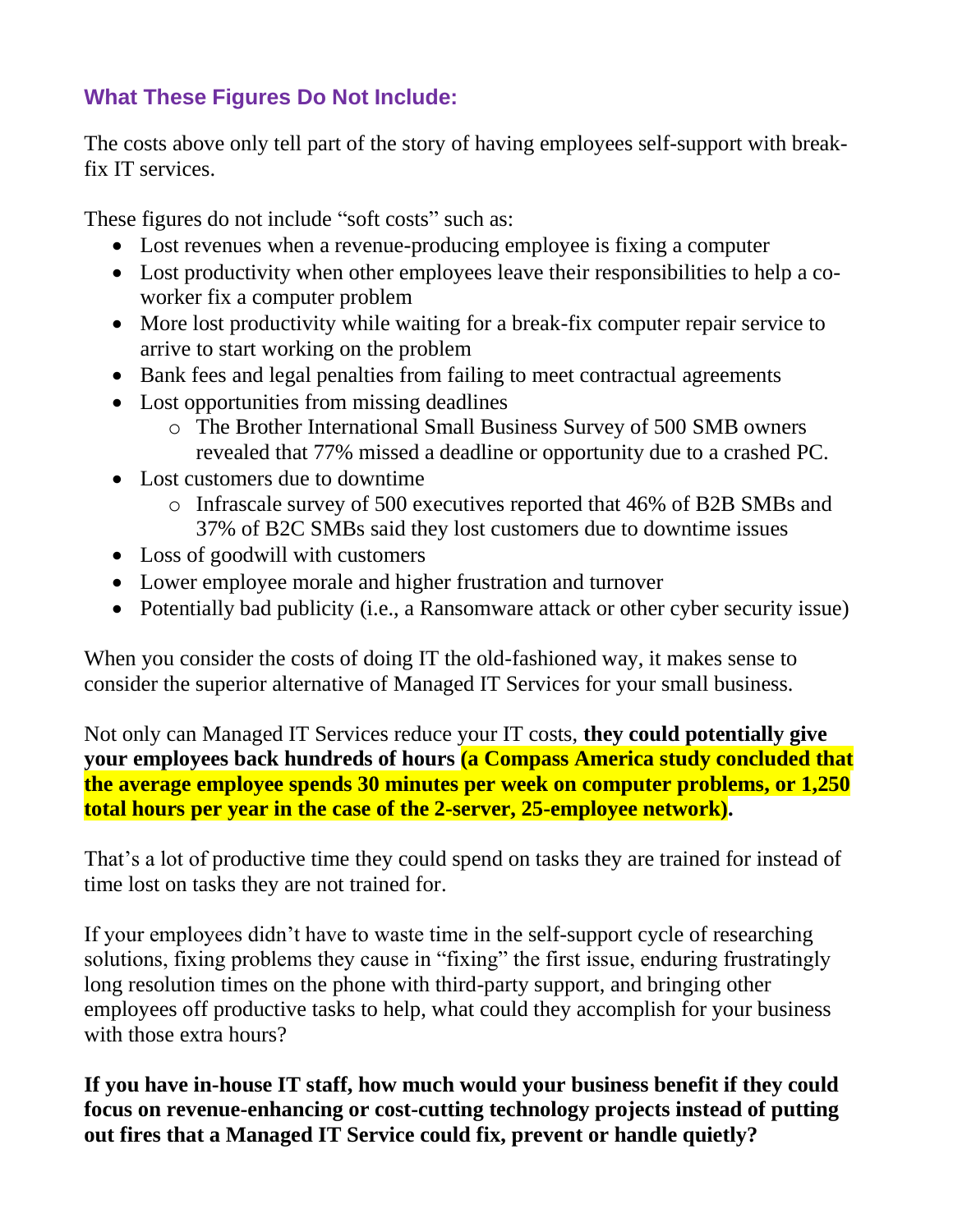## The **FlexIT** Managed Services Program

With our FlexIT Managed Services Program, we don't want to fix your computers like a traditional break-fix computer service – we want to prevent them from breaking instead.

With traditional break/fix computer services, the financial interests of the computer service and the customer are at odds. It's in your financial interest for your systems to stay "up", but no matter how well-intentioned, the computer service only makes money when your systems go "down".

Toward that mission of keeping your systems up, for a fixed, budgetable monthly fee that brings our financial interests in line with yours, we offer the following services to our Managed IT Services clients:

- **Managed IT Services –**
	- o **Proactive, remote monitoring** of servers, workstations and network devices to detect network and device issues before they become major headaches;
	- o **Proactive maintenance** of security software and Windows, application and hardware updates to keep your systems up to date;
	- o **Proactive repairs** (remote or on-site) of issues detected on the network before disaster strikes;
	- o **Help Desk** (phone or email) to resolve issues for your employees and provide tips and minor training;
	- o **Vendor Management** to work with your IT vendors to resolve vendorrelated issues so you don't get stuck in the "vendor blame game";
	- o **Monthly reports** of our service, activity and system performance with advice on technological advancements that might benefit your business.
- **Managed Detection & Response** 24x7 monitoring and remediation of Persistent Footholds, Ransomware Attacks, Managed Antivirus and External Recon for a hacker's view of vulnerabilities on your network that should be closed
- **Password Manager** Securely create, store and change complex passwords, Personally Identifiable Information, payment information, monitor for simplistic, re-used and breached passwords.
- **Automated Backups –** online automated file backups of all workstations and servers
- And, **GUARANTEED RESPONSE TIMES!**

For a free business assessment (\$500 Value) of how the FlexIT Managed IT Services program can help your company reduce IT costs and increase productivity, call Eric Magill at 302-537-4198 or email me at [ericm@flexitechs.com](mailto:ericm@flexitechs.com)**.**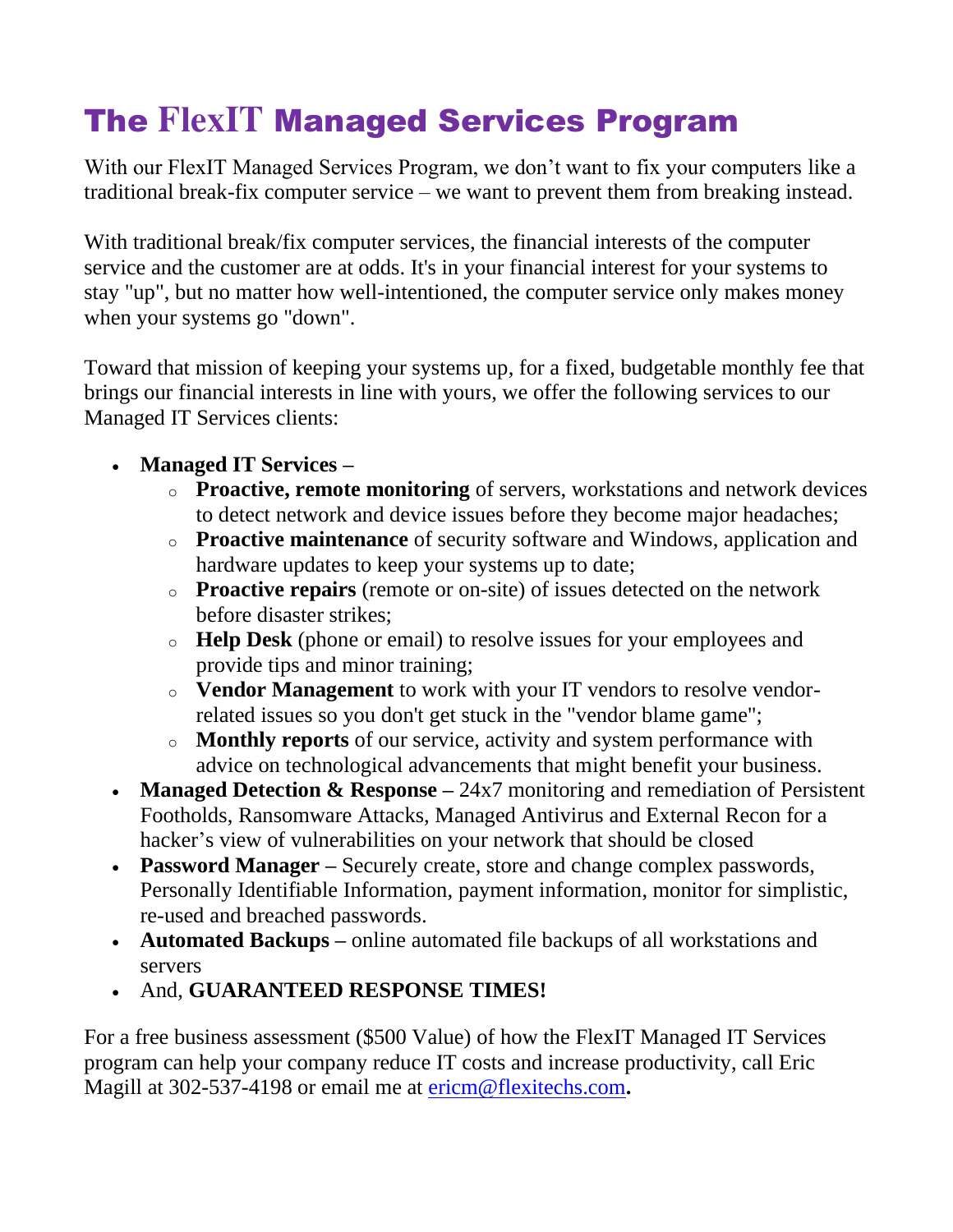### How to Get Started?

**We understand that all businesses have unique technology requirements and that different sizes create different cost scenarios.**

**If you would like a superior alternative to the typical "Easy Geek" computer services, we strongly encourage you to contact us for a free Technology and Business Assessment of your small business to determine the best tech solutions for your company, now and into the future, and develop a proposal for Managed IT Services.**

**To find out how much FlexIT Managed IT Services can reduce your IT support costs, start by contacting us at one of the following contact methods:**

- **Web site – <https://flexitechs.com/contact>**
- **Email – [ericm@flexitechs.com](mailto:ericm@flexitechs.com)**
- **Phone – 302-537-4198**
- **Schedule a meeting – <https://calendly.com/flexitechs>**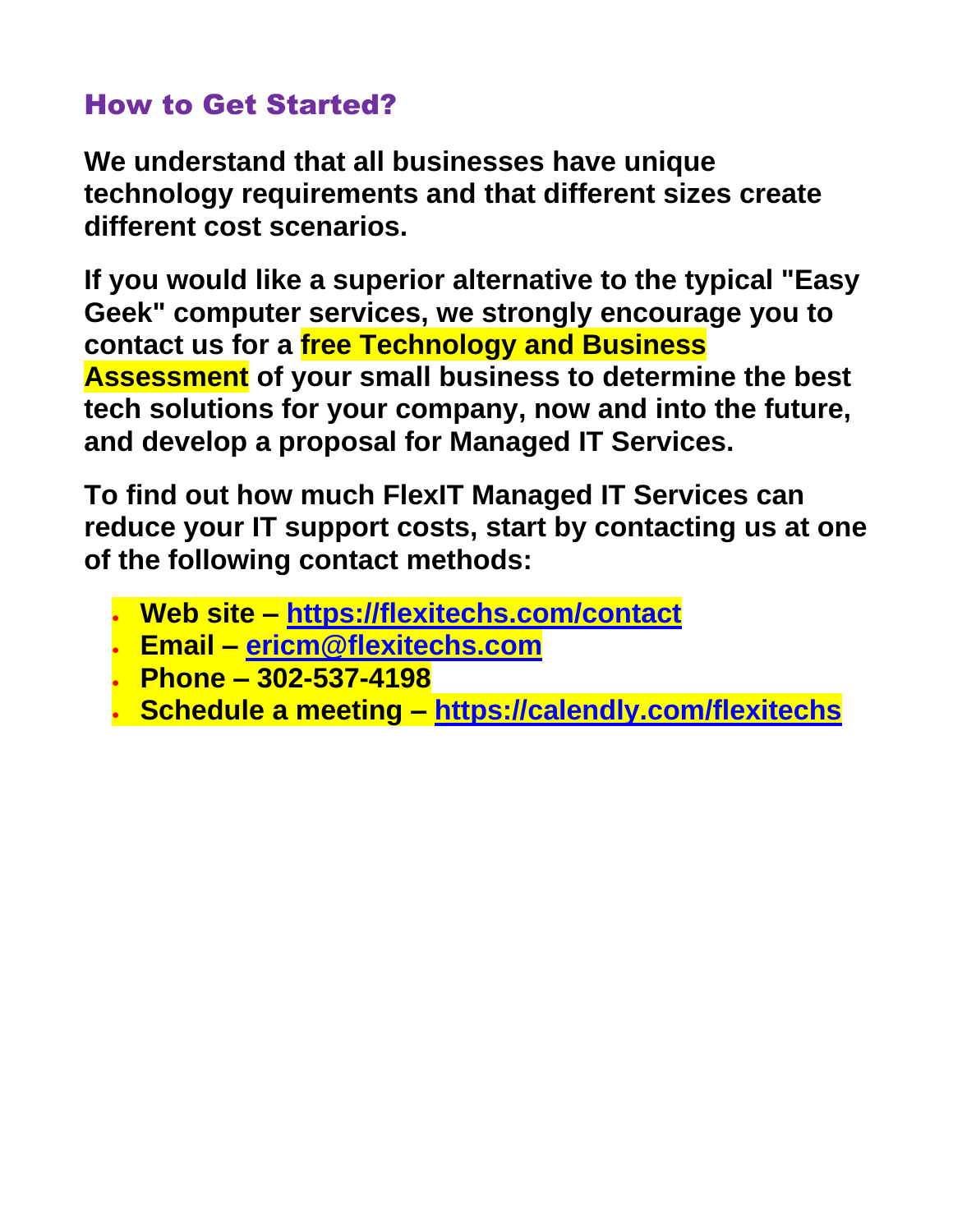# What Our Clients Say About Us …



**"Remember all of the problems we were having before we signed up? Now look at how we're doing. We're running more smoothly and we have so much less stress now."**

**Mark McCormick, Denney Electric Supply** 



**"Eric Magill and FlexITechs has been a great addition to the overall performance of our business. As a seasonal motel, the window of opportunity for revenue generating is very small. We had to maximize our ability to sell our rooms using sophisticated yield management tools. Keeping the system up and running efficiently is a priority. Eric is always there when we need him, when the system goes down; the internet in the building is on the fritz or just general maintenance and IT issues. We also utilize remote service so he can log in and help a clerk at anytime during a crisis. We are entering our 5th year with FlexITechs as our IT provider and we couldn't be happier."**

**Tom and Donna Sites, Fenwick Islander Motel**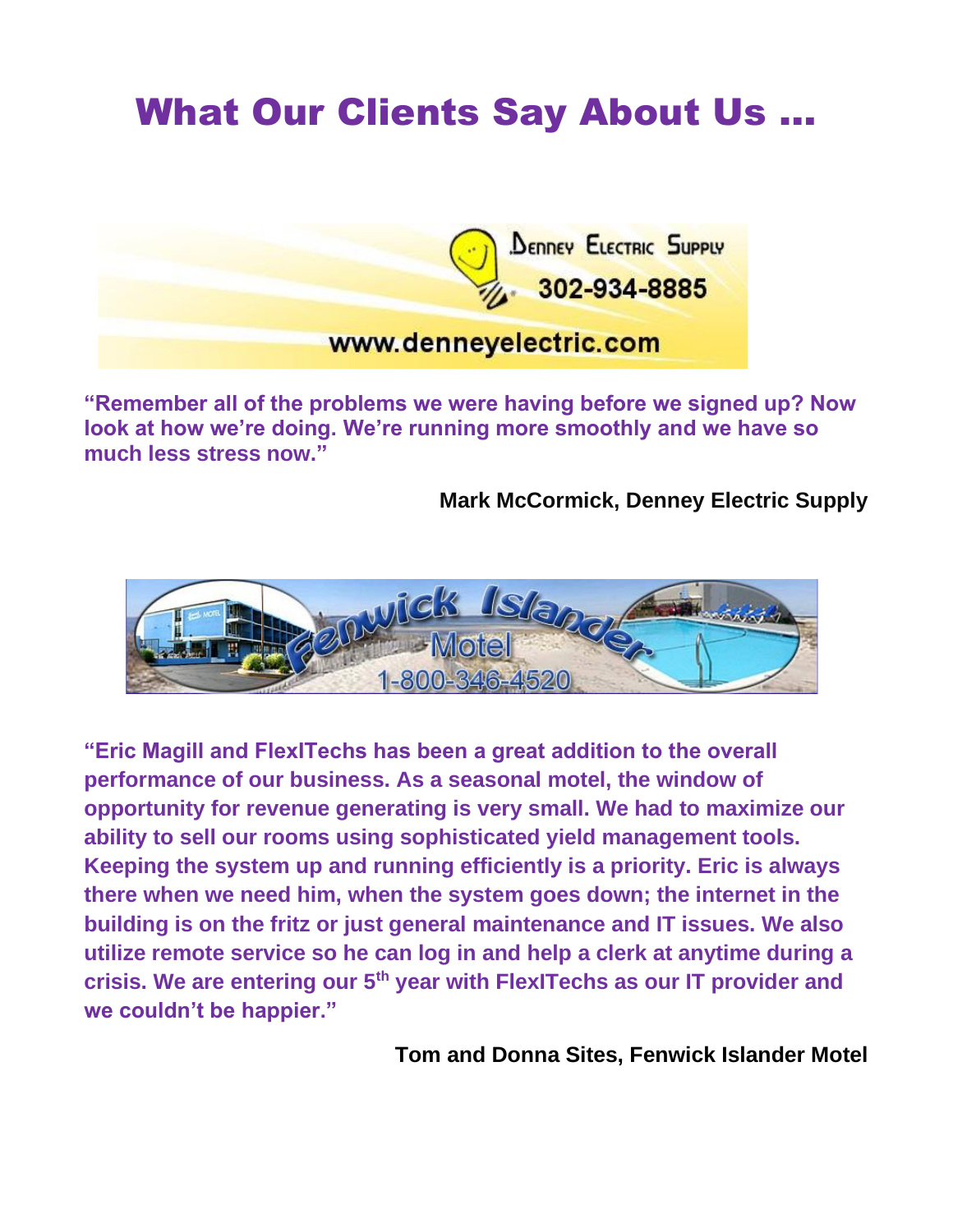**"Eric Magill of FlexITechs has been a true lifesaver to our organization. He became our computer specialist in 2005 when we lost our computers due to a flood. He got us up & running in no time & has since upgraded all of our systems for a second time. With just one e-mail or phone call, he gets to us as quickly as possible so we suffer very little or no down time. No question (no matter how trivial) is too small for Eric to respond to – he is always willing to explain things to you in layman's terms so we can get a grasp of what is happening. We have recommended FlexITechs to many people and will continue to do so. His customer service and computer knowledge is unsurpassed."** 

#### **Mike Collison, President Bunny Herrick, Office Manager A.C. SCHULTES OF DELAWARE, INC.**

**"As owner and operator of a structural engineering and drafting company, computers and peripherals are my lifeline to a successful business and good relations with my clients by providing them with timely service. Eric Magill's prompt and very knowledgeable service has kept Devon Design and Drafting up and running with minimal down time. He is a true professional in his field and there is NO hesitation in recommending Eric."**

**Frederick T. Legge PE, Devon Design & Drafting**



**"FlexITechs and Eric Magill have been servicing us for years. Not being computer savvy, FlexITechs and Eric Magill have been a true Godsend. His knowledge of computers and how they operate has saved us on many occasions. He is quick to respond to any crisis or the most simple questions. We highly recommend FlexITechs and Eric Magill for any of your computer needs."**

**John Kokkinos, Kokkinos Creative Jewelers**